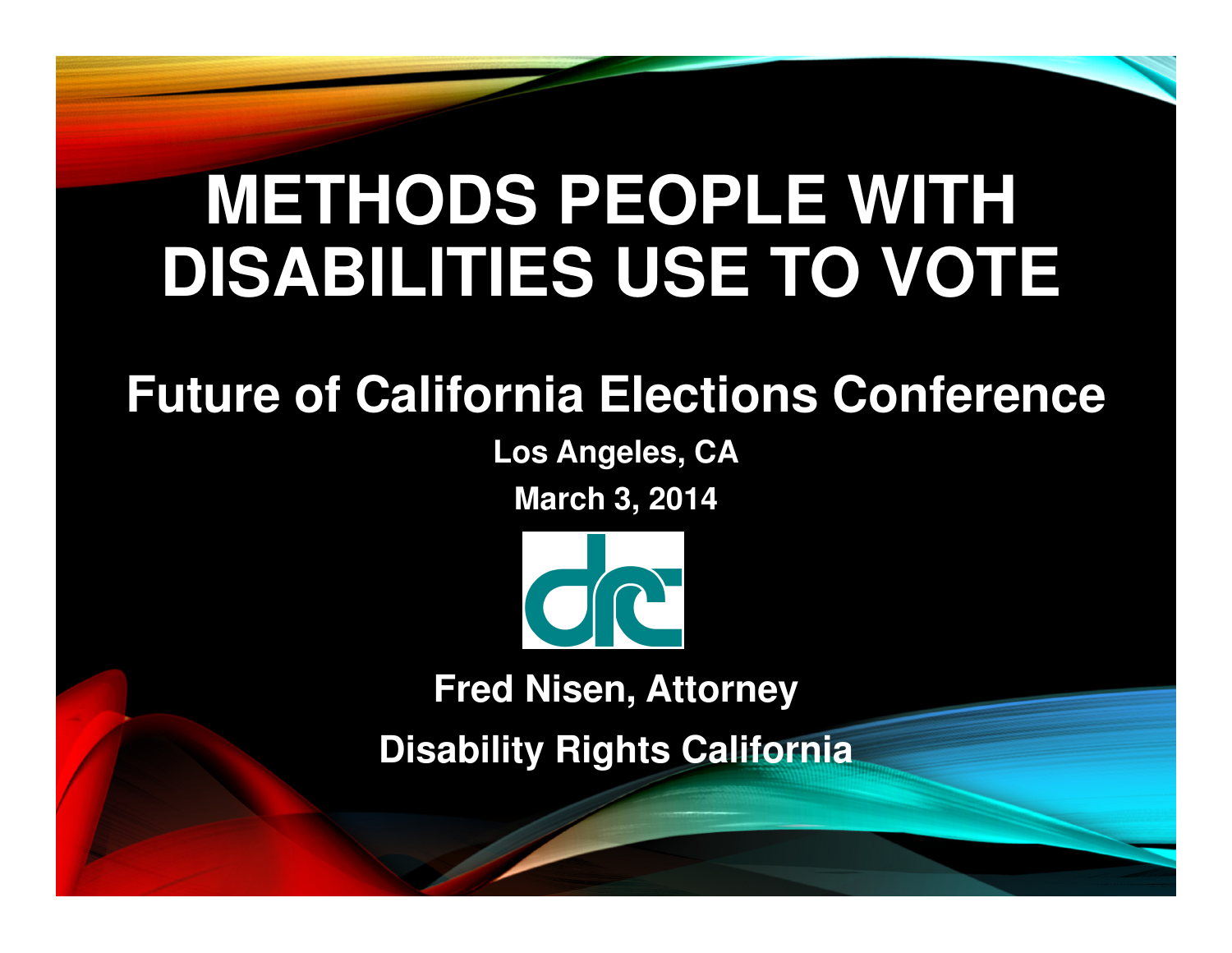### **ABOUT DISABILITY RIGHTS CALIFORNIA**

2

Disability Rights California is an independent, non-profit, statewide organization mandated by the federal government to provide legal services to individuals with disabilities in California. Working in conjunction with people with disabilities, Disability Rights California works to advance the civil and service rights of people with disabilities.

Under the Help America Vote Act of 2002 (HAVA), Disability Rights California is charged with ensuring the "full participation in the electoral process for people with disabilities."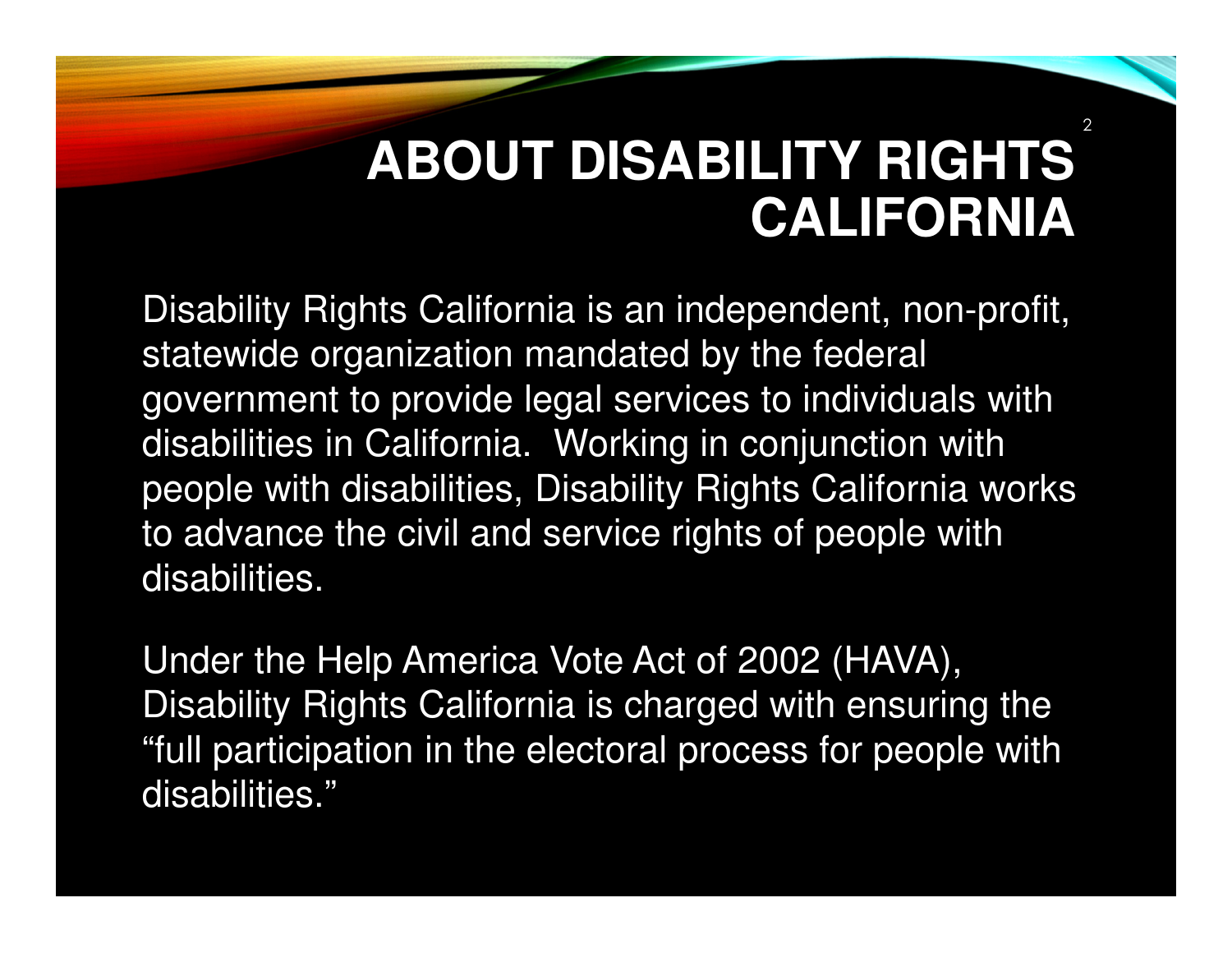## **Voting Methods**

3

Like those without disabilities, not all voters with disabilities are the same. Each person has different needs and priorities. Therefore, they vote using different methods.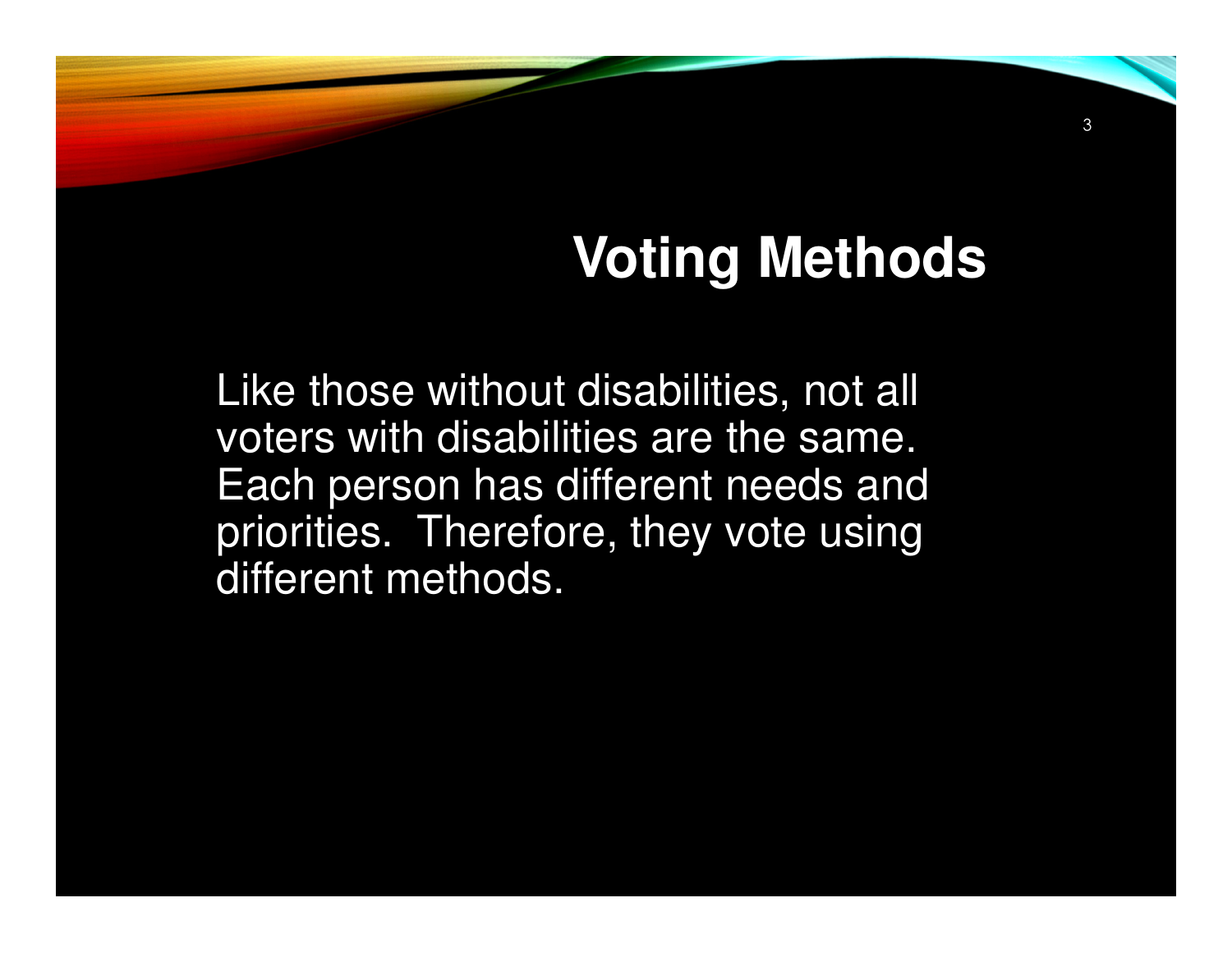### **Paper Ballot**

4

Many people go to their polling place and cast a paper ballot in the traditional fashion. This works well for those who can see the ballot and mark their selections. They may use adjustable tables, magnifying glasses or other adaptive equipment.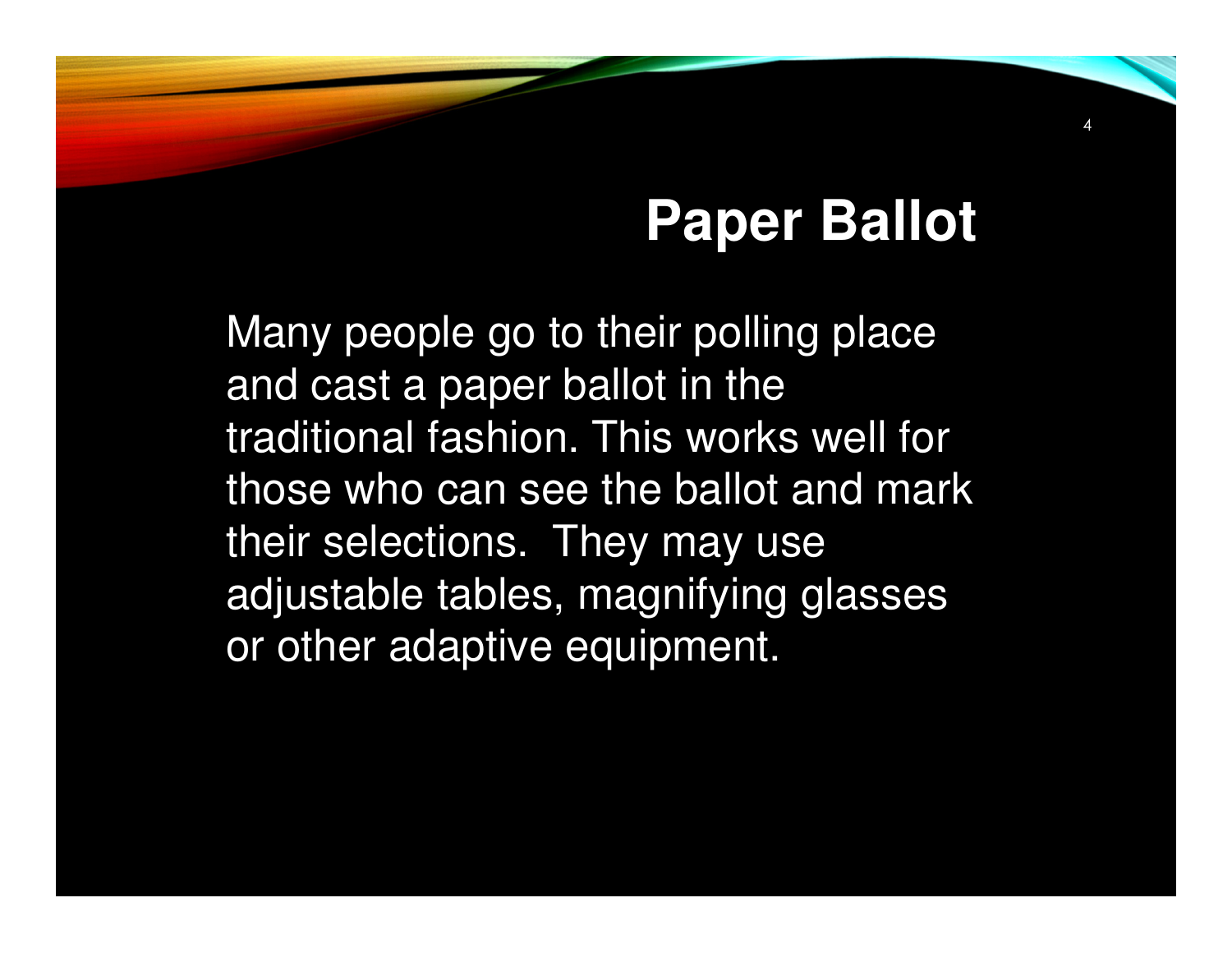### **Curbside Voting**

5

For a limited number of persons curbside voting is necessary because their polling place is inaccessible to them. For these individuals the poll-worker brings a ballot to the voter at curbside so they can cast their ballot.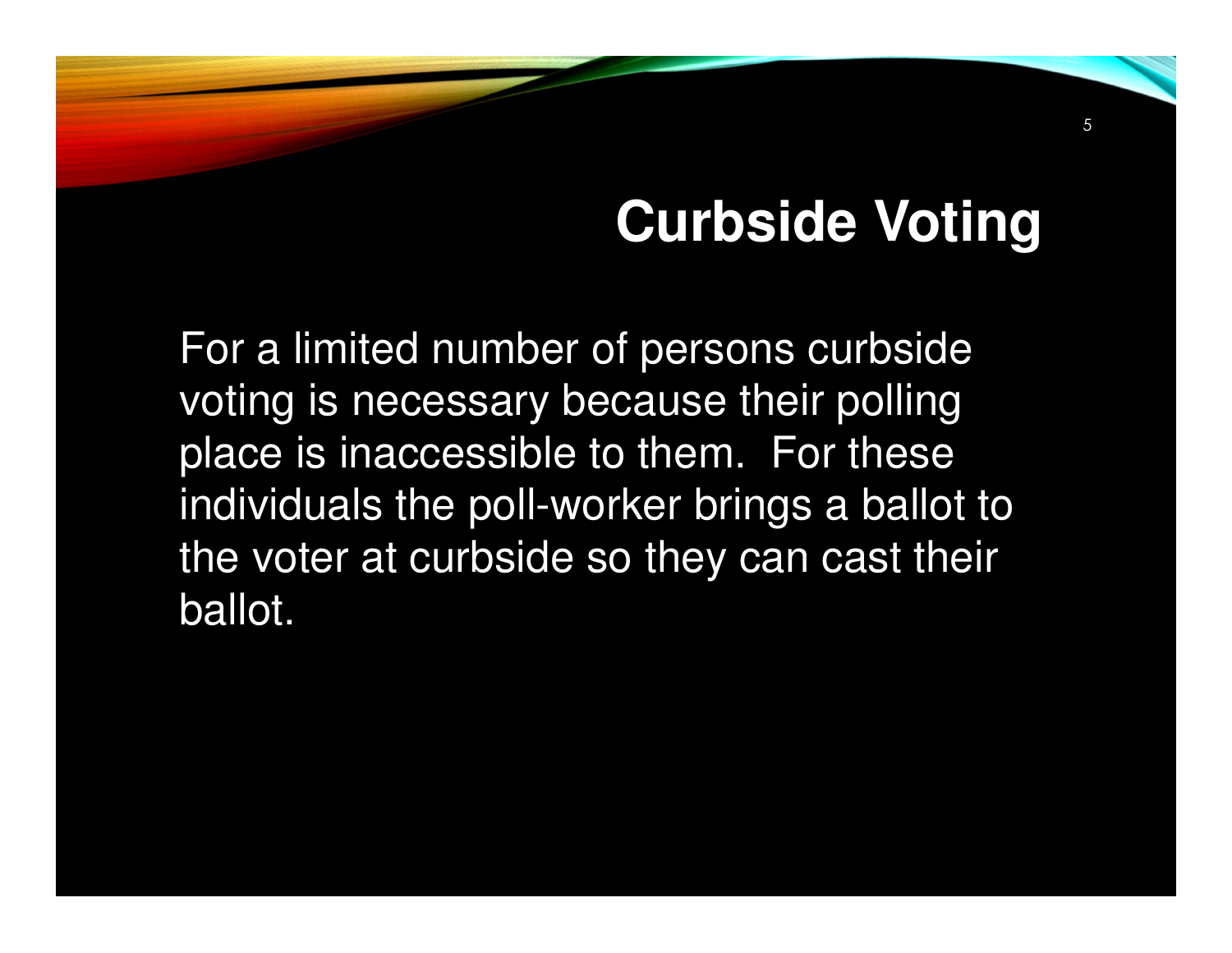### **Accessible Voting Systems**

6

Many other people need accessible voting machines to cast their ballot. These may be individuals with vision, mobility, learning, intellectual, manual dexterity or other disabilities. The Secretary of State has certified four accessible voting systems which counties may use. The accessible voting systems allow voters with disabilities to cast their ballot privately and independently, in most cases using touchscreen technology.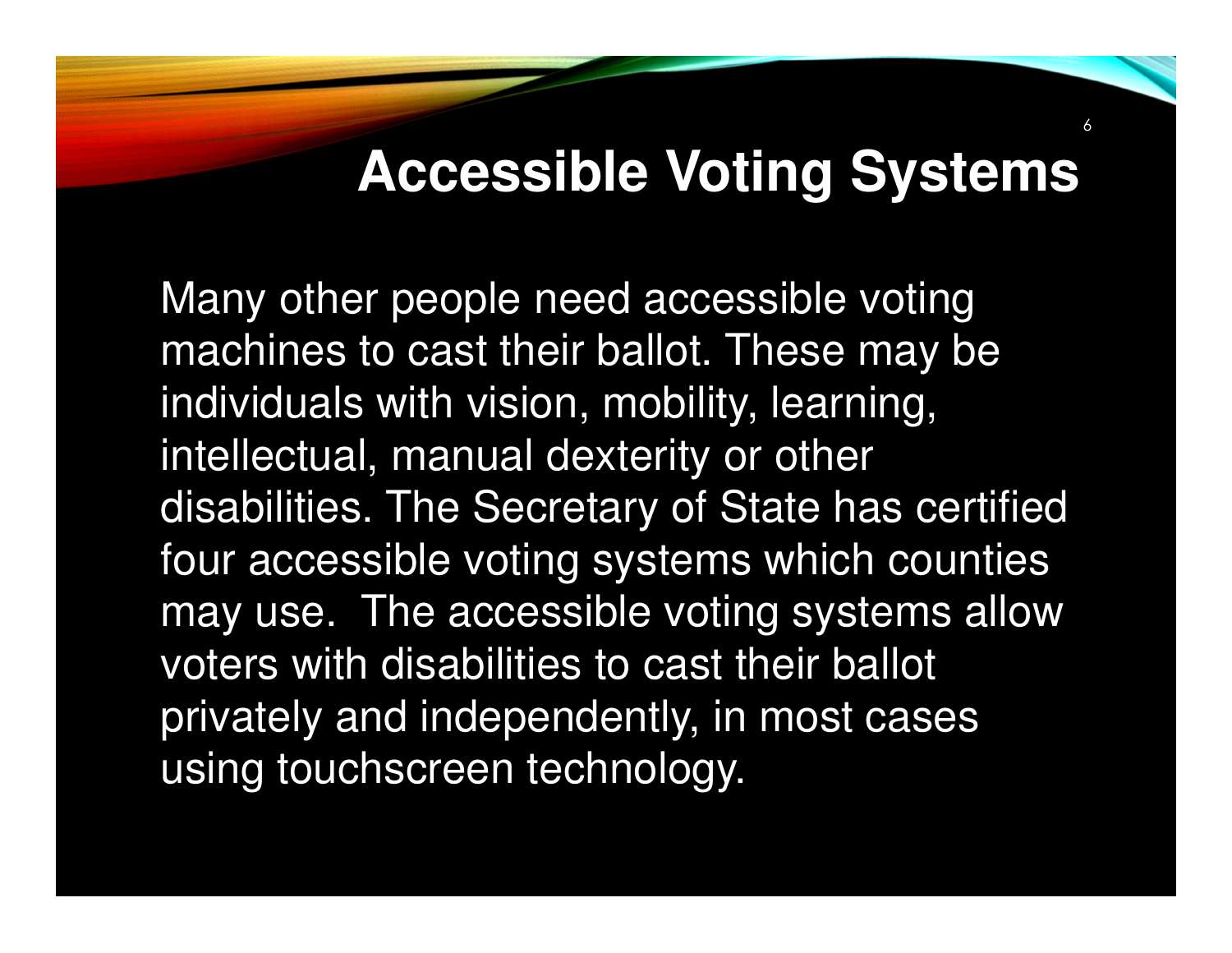7

These systems can "read" the ballot to voters who cannot read, such as voters with vision, learning or other disabilities and allows them to cast their ballot privately and Independently.

In addition to preserving voters' right to an independent and private ballot, they allow individuals with disabilities to be full participants in the democratic process.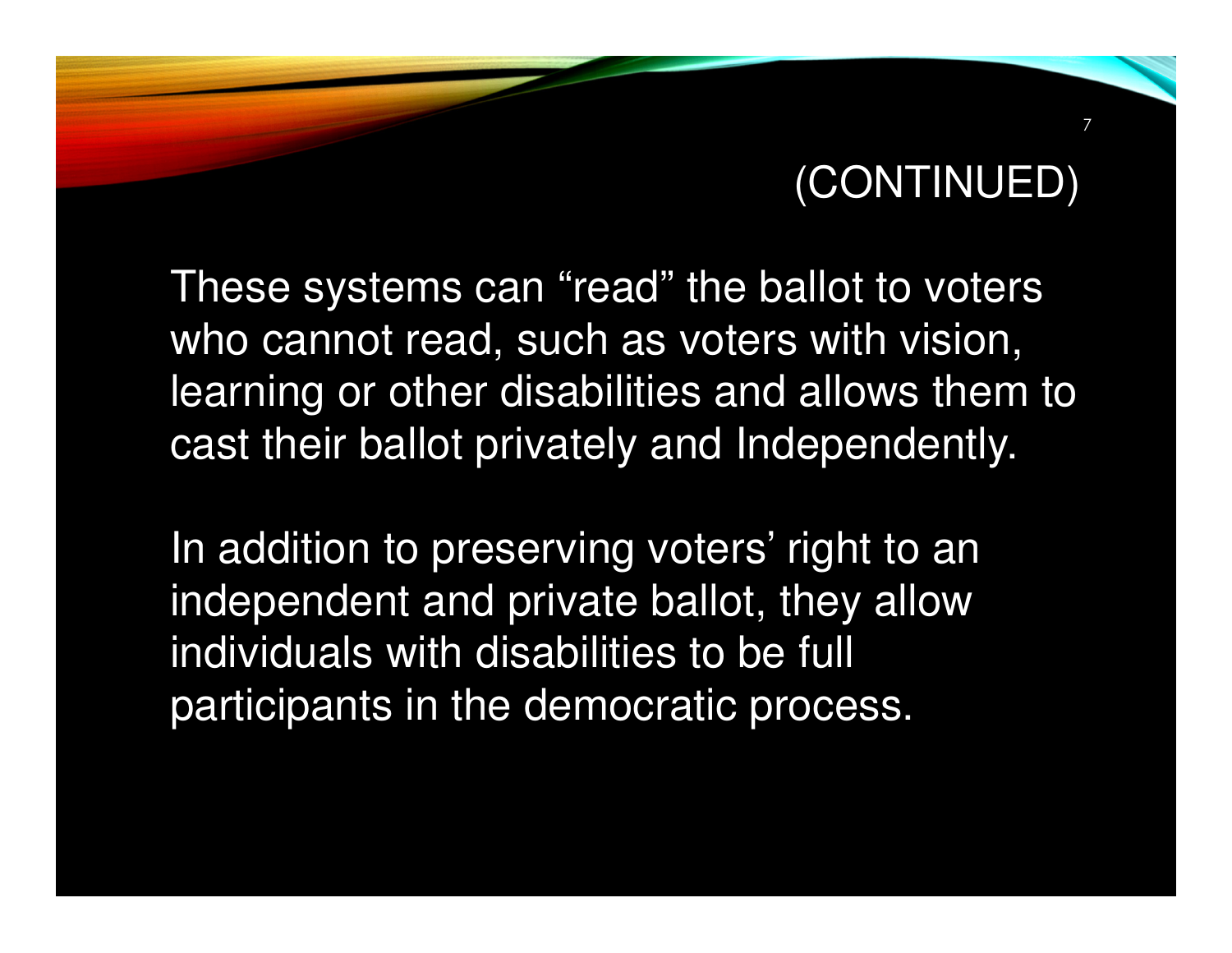HAVA and state law require each polling place to have at least one accessible voting system. However, the Secretary of State requires one, and only one accessible voting system per polling place. This creates difficulties when a voter who requires the use of an accessible voting system cannot vote due to mechanical difficulties with the system.

8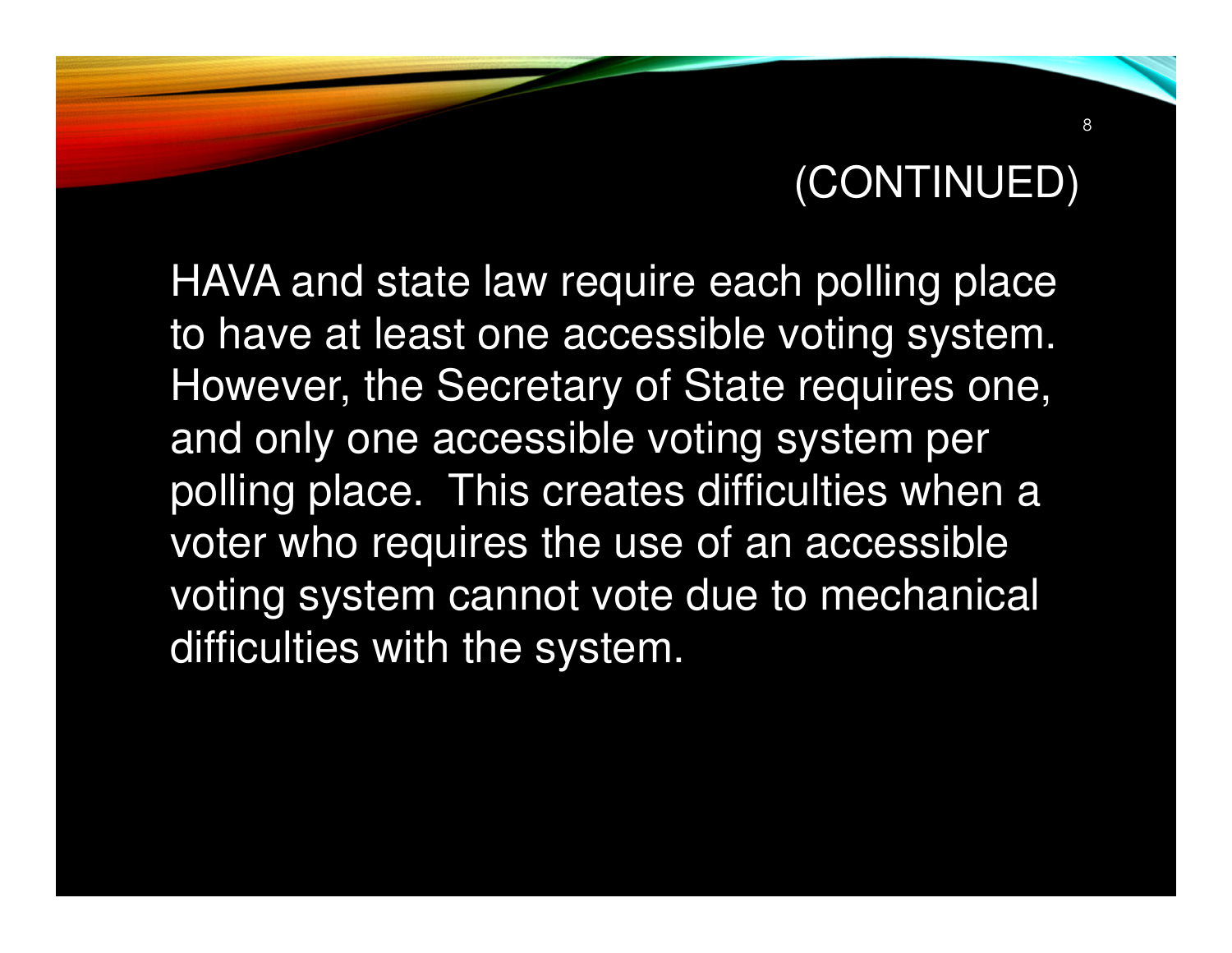9

We believe more than one accessible voting system for each polling place would not only serve as a back-up system, but also, promote integration rather than segregation of persons with disabilities.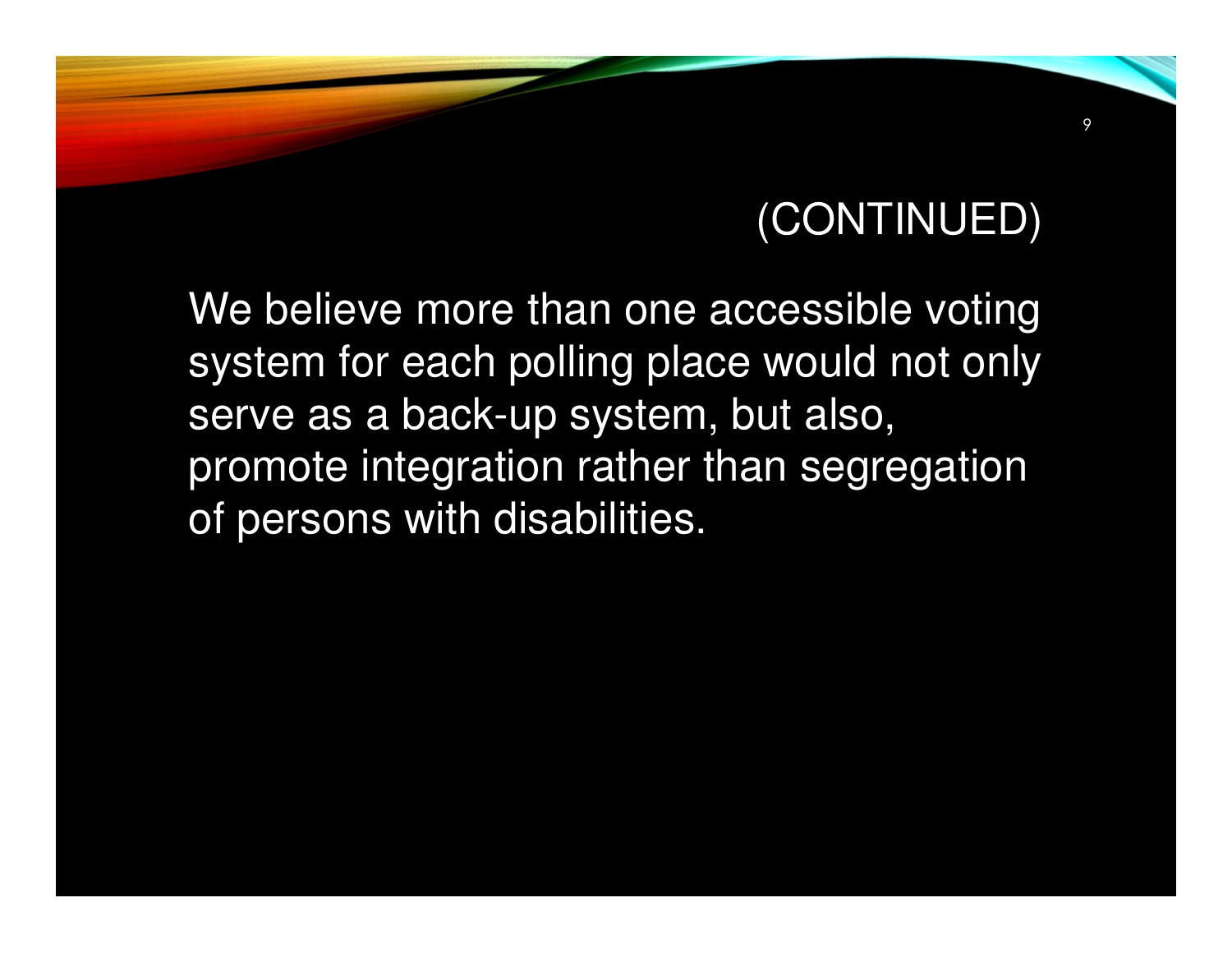### **Vote By Mail**

Whereas, at one time absentee voting (now called vote-by-mail) was primarily an accommodation for persons unable to get to the polls because of illness or disability. The vote-by-mail option seems to have devolved to a convenience for main stream voters who just don't want to go to the polls. The primary focus on the needs of people with disabilities seems to have been lost.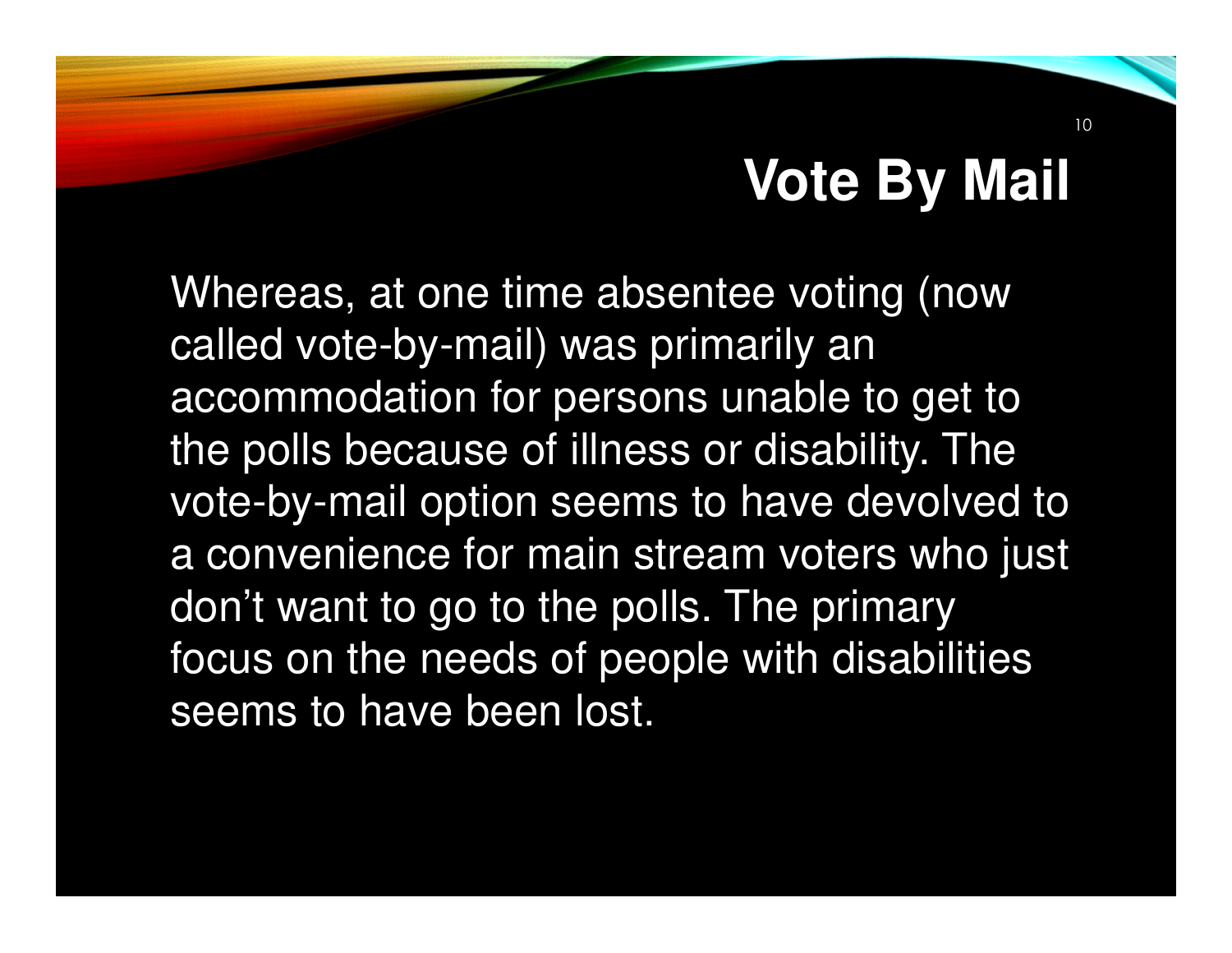Even though vote-by-mail is a great way for many voters with disabilities to vote, it is not the best method for many people with disabilities to vote. For many, with sight, mobility, dexterity or other disability the polling place is the only place where, with the help of an accessible machine, they can cast a private and independent ballot.

For a variety of reasons, some voters with disabilities prefer to vote by mail.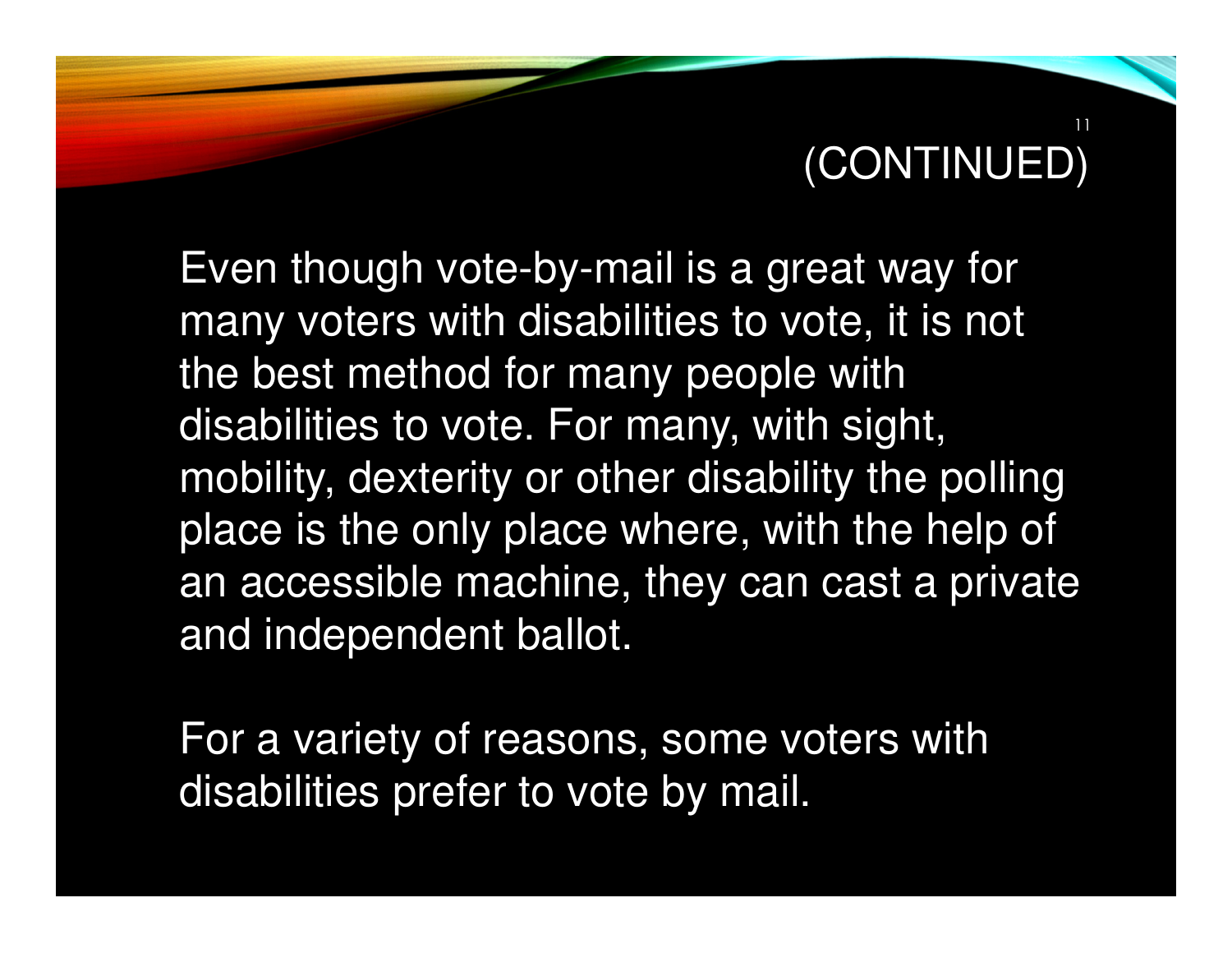Over the years, there have been mail only local elections. In fact, there have been many legislative attempts to allow for vote by mail only elections. One former election official, in support of vote by mail only elections, told me that it is easier for voters with disabilities to vote by mail. This may be true for some voters with disabilities, but would deny others their right to a private and independent vote.

12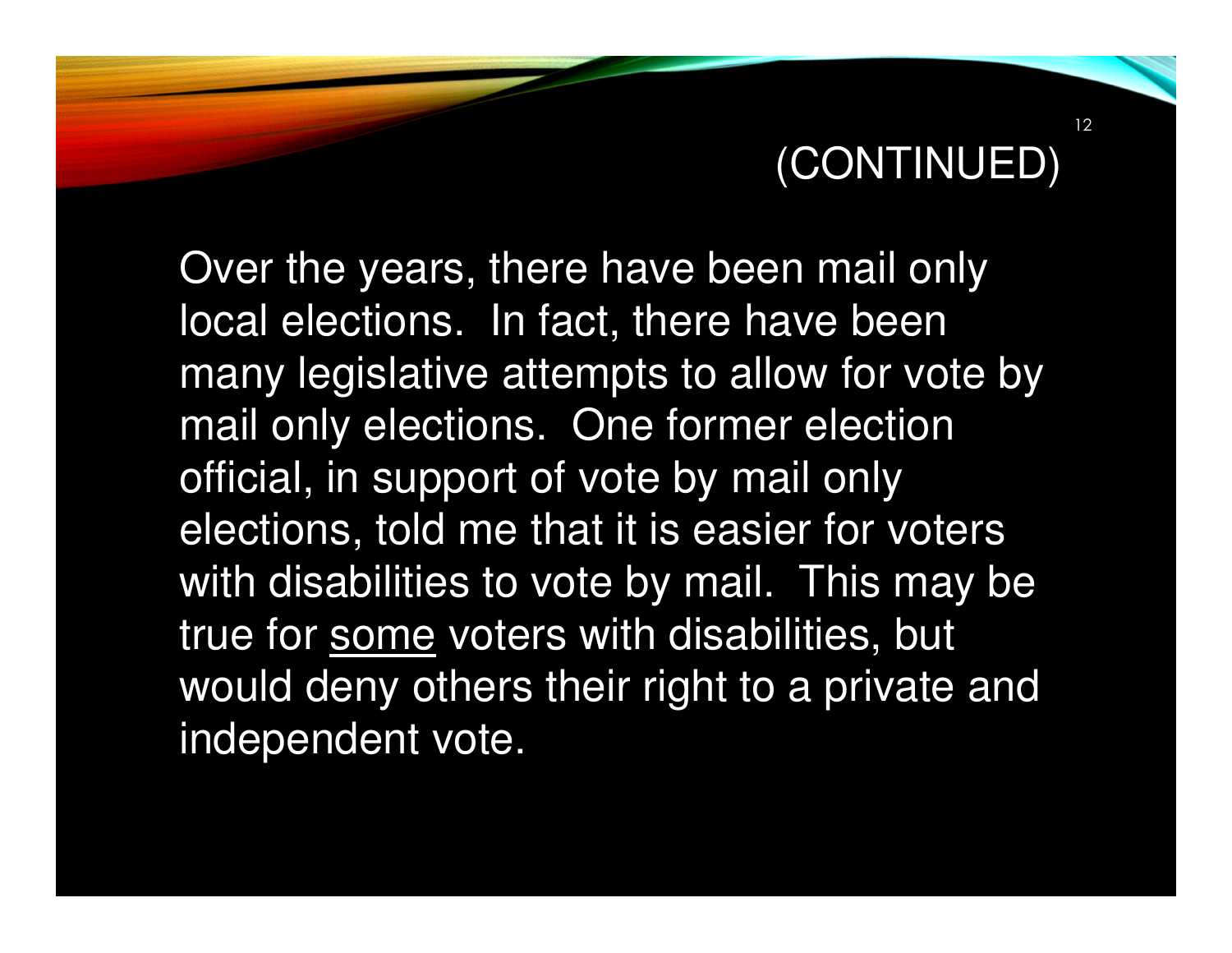For these voters, with vision, learning, intellectual, manual dexterity, mobility and other disabilities who need accessible voting systems to vote privately and independently, vote by mail requires third party assistance to read and mark the ballot. This denies them of the ability to vote privately and independently as guaranteed by the California Constitution and HAVA.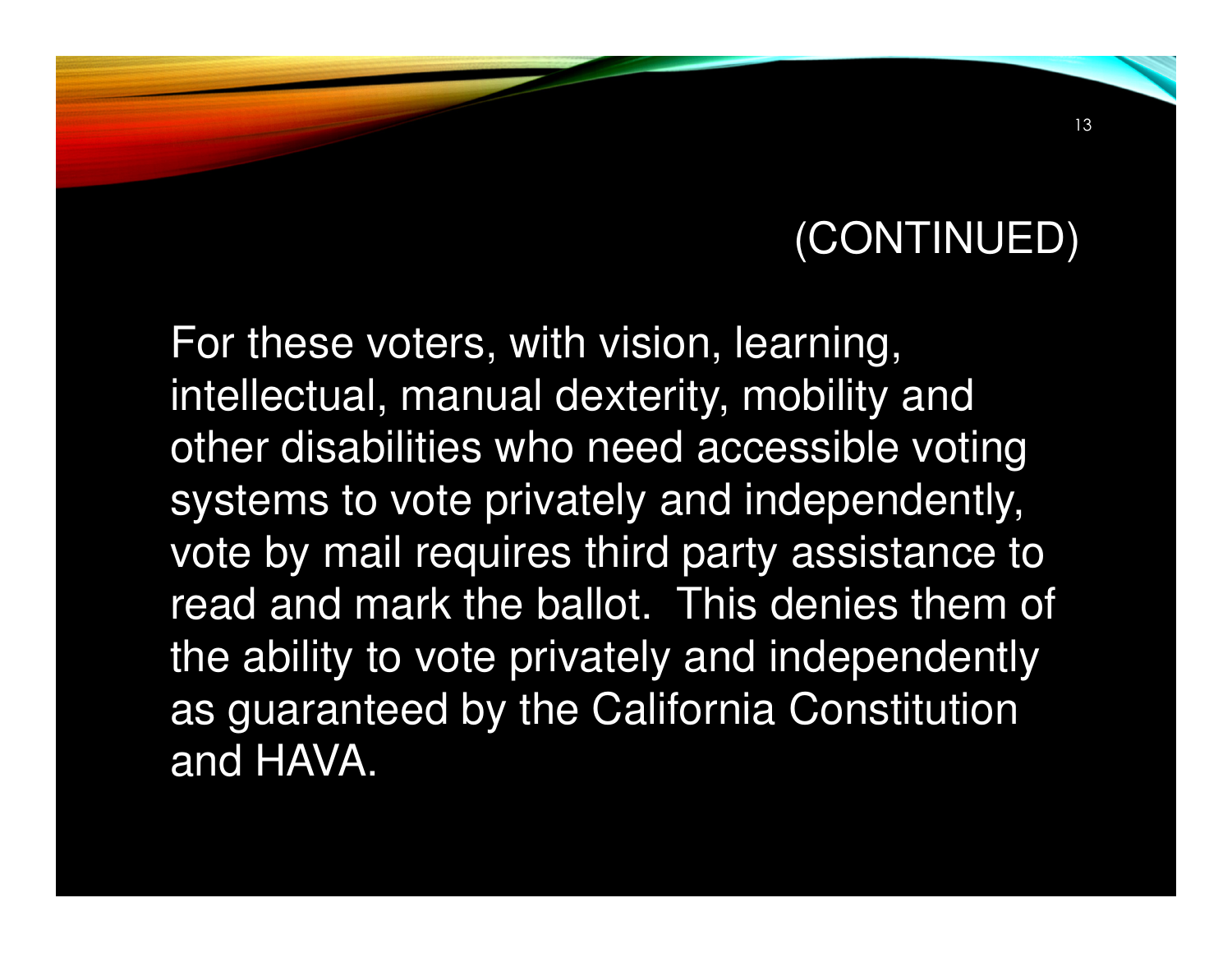Some propose that in a vote by mail only election - voters with disabilities can vote at the elections office on an accessible voting machine. However, this would be overly burdensome and discriminatory for many. It would most likely make many people with disabilities go a long distance to vote or not have a ride to the location. In which case, many may give up their right to vote privately and independently to avoid the inconvenience of traveling to the election office or worse yet – not vote at all.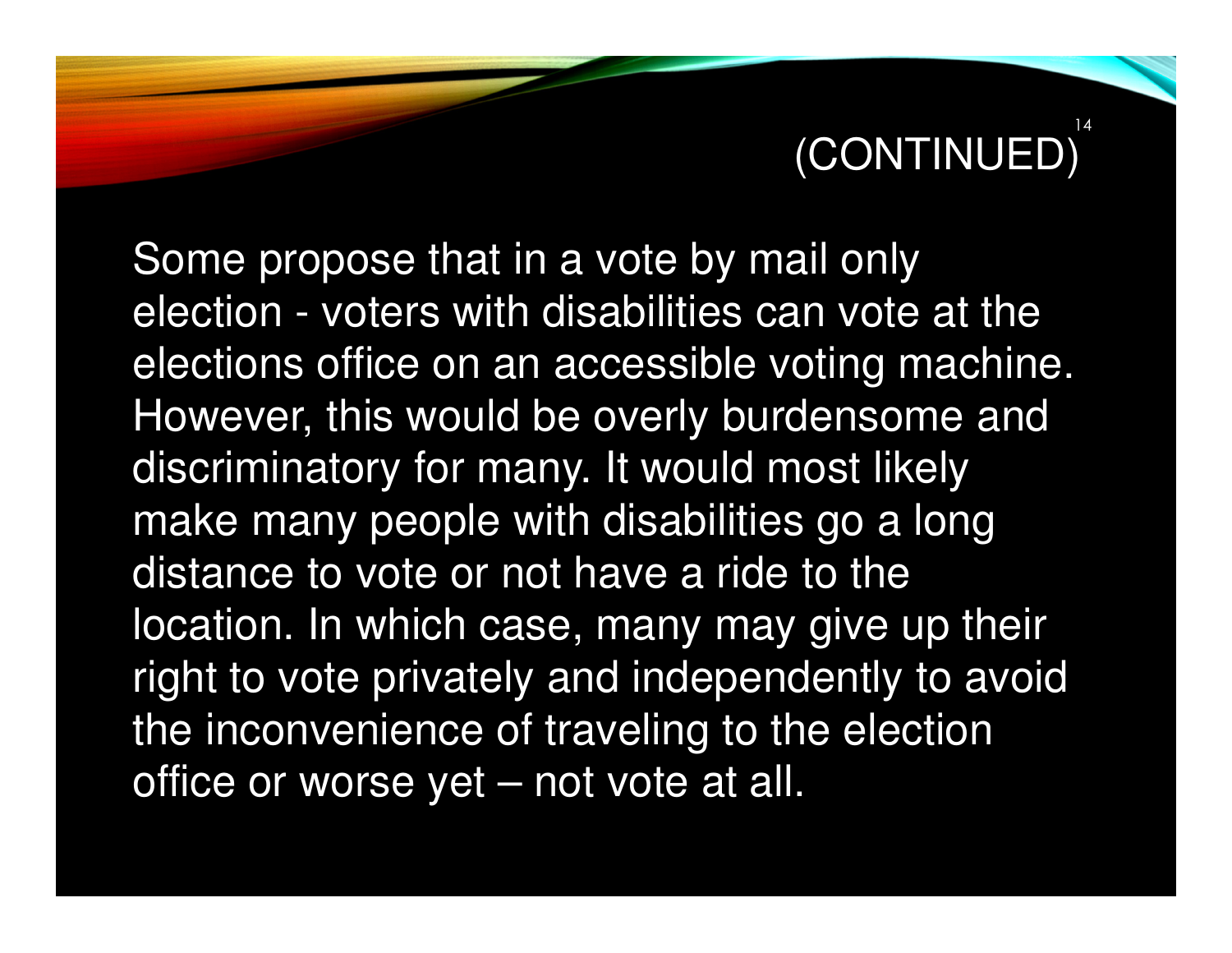## **Third Party Assistance**

People may request assistance casting their ballot. However, assistance means the person is no longer exercising their right to a private and independent vote as guaranteed by the California Constitution and HAVA.

Many voters hold the right to a private and independent vote sacred. A right most people without disabilities take for granted.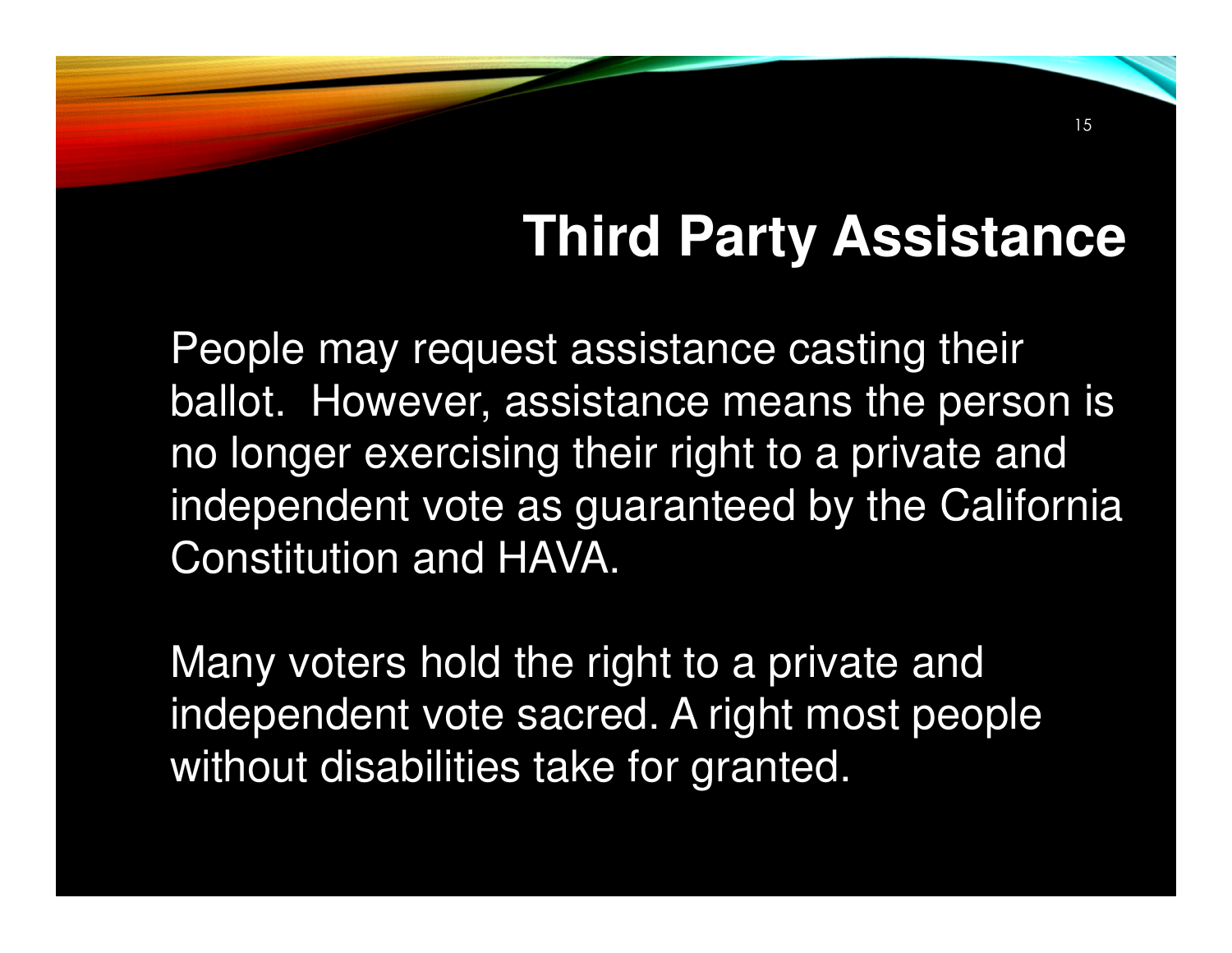Many people, including some judges around the country feel that, as long as people with disabilities can vote - even with help - that is enough. Through personal experience as well as my work on Disability Rights California's Election Day Hotline, I understand how important the right to a private and independent vote is for me and others with disabilities.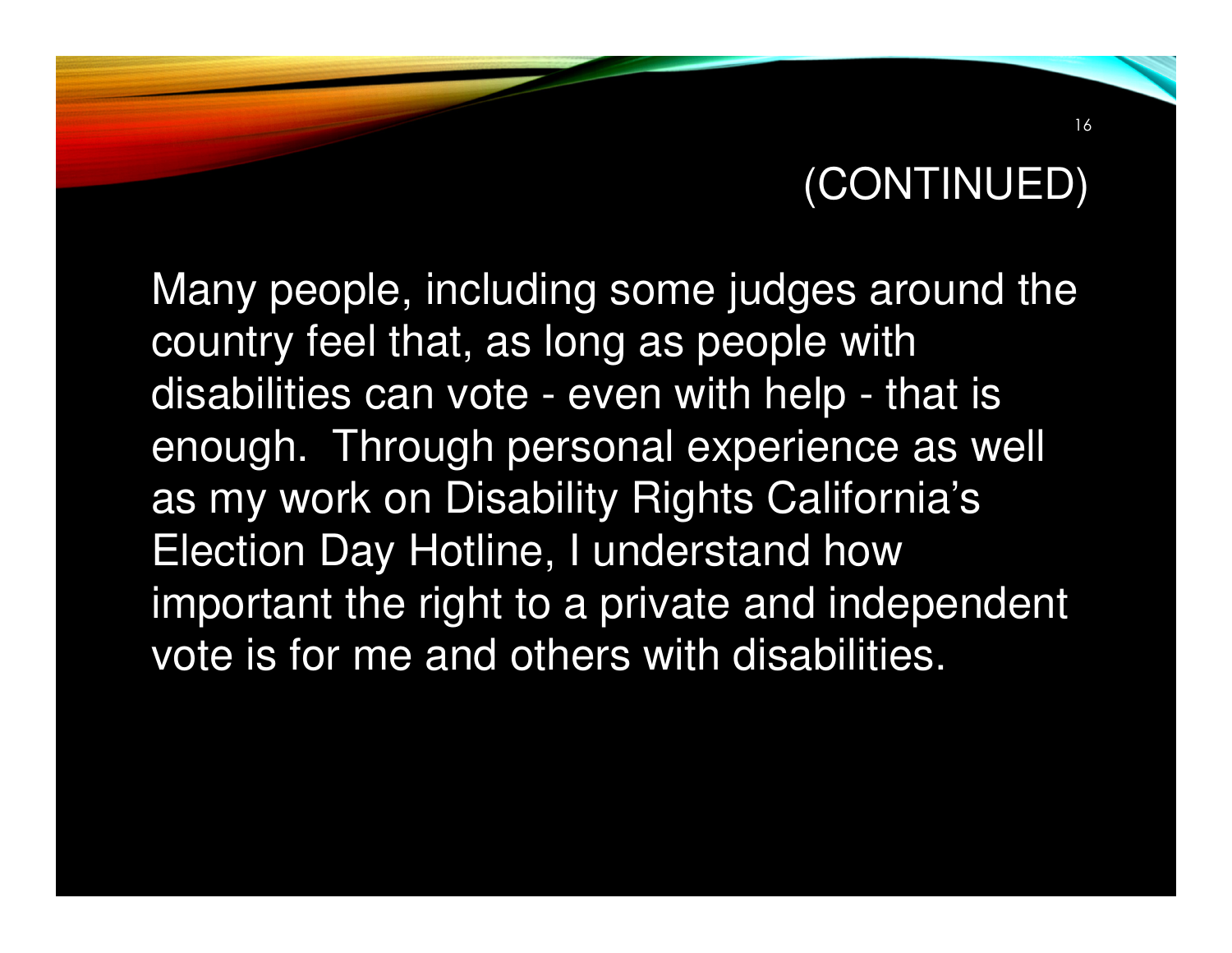### **Examples**

I will conclude with a couple of examples. Even though in the examples that follow, the people involved had trusted helpers, this is not always the case. We have been contacted by people who are concerned that those helping - mark the ballot according to the helpers choice - rather than that of the person with the disability.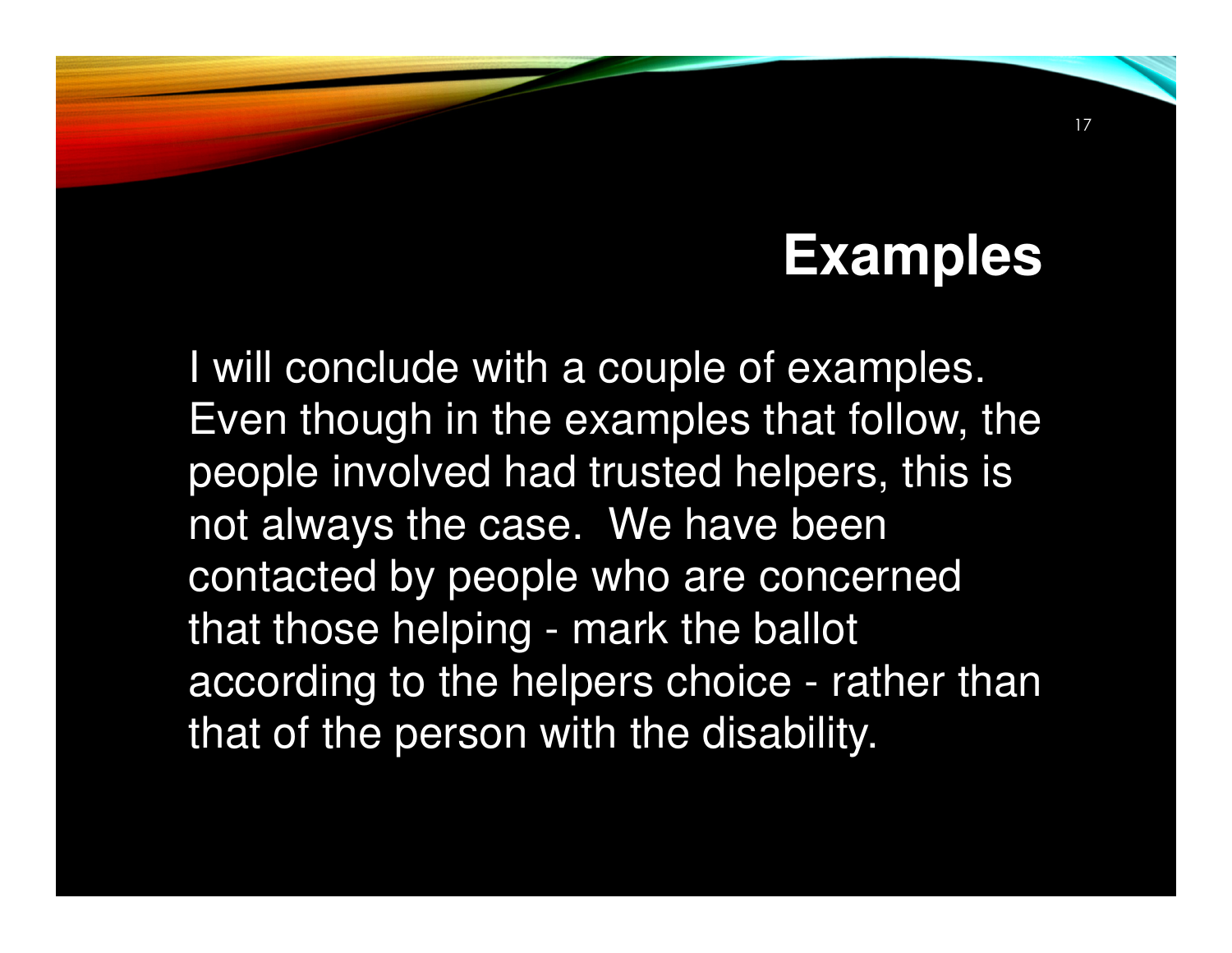#### Examples

1) I had to be out of town for a primary election. Therefore, I had to vote by mail. I needed assistance filling out the ballot. My mom helped me. I was uncomfortable, giving my vote to another person, even my mom. It didn't help when she asked, "Why did you vote that way?"